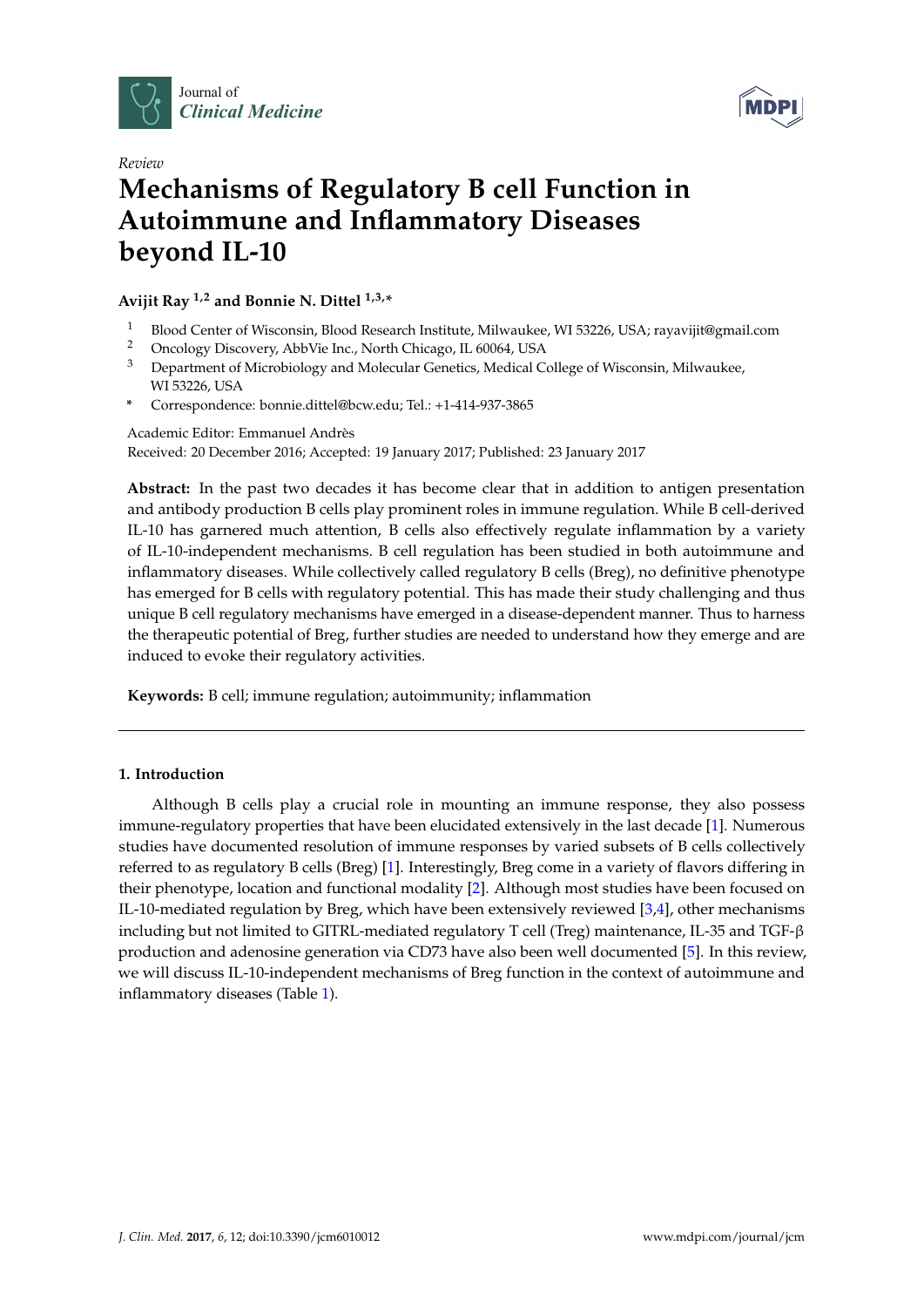<span id="page-1-0"></span>

| <b>Disease</b>          | <b>Breg Phenotype</b> | <b>Mechanism of Action</b>                                            | Refs.             |
|-------------------------|-----------------------|-----------------------------------------------------------------------|-------------------|
| <b>EAE</b>              | Splenic               | GITRL-mediated homeostatic maintenance of Treg                        | [6]               |
|                         | CD19+CD23Hi MLN       | Unknown                                                               | $\left[ 7\right]$ |
|                         | $PD-I.1+$             | Upregulation of PD-1 on Treg                                          | [8,9]             |
|                         | $PD-L1Hi$             | Restriction of T cell differentiation                                 | [10]              |
|                         | IL-35-producing       | IL-35 production                                                      | $[11]$            |
| <b>Diabetes</b>         | LPS-activated         | FasL-mediated apoptosis of pathogenic T cells and TGF- $\beta$        | $[12]$            |
| Colitis                 | B1                    | Natural IgM                                                           | [13, 14]          |
|                         | Splenic               | Probably via TGF-β-mediated regulation of inflammatory<br>macrophages | $[15]$            |
|                         | <b>B1</b>             | CD73 generation of adenosine                                          | [16]              |
|                         | Unknown               | Treg induced production of IgA                                        | $[17]$            |
| Transplant<br>tolerance | $ICAM-1Hi$            | $TGF-\beta$ mediated expansion of Treg                                | [18, 19]          |
|                         | Transitional-2        | Unknown                                                               | [20]              |
|                         | $Fc\gamma R IIBHi$    | Unknown                                                               | [21]              |
|                         | $Fast+$               | Possibly Fas: FasL-mediated killing of effector T cell                | [22]              |
| <b>CIA</b>              | $Fast+CD5+$           | T cell apoptosis via Fas: FasL                                        | [23]              |

**Table 1.** Regulatory B cell mechanisms independent of IL-10.

#### **2. Experimental Autoimmune Encephalomyelitis (EAE)**

Using the EAE mouse model of the central nervous system autoimmune disease multiple sclerosis (MS), we provided the first evidence that B cells play a regulatory role in autoimmunity [\[24\]](#page-5-5). Specifically, we showed that B cell-deficient B10.PL mice immunized with the immunodominant myelin basic protein peptide Ac1-11 were unable to recover from the signs of EAE [\[24\]](#page-5-5). This seminal finding was confirmed using a similar strategy in C57BL/6 mice, which indicated a role for IL-10 in B cell regulation [\[25\]](#page-5-6). We also reproduced these results in the adoptive transfer model of EAE in B10.PL mice [\[26\]](#page-5-7). Given that B cell depletion in humans using antibodies specific for CD20 (rituximab) has clinical relevance in relapsing and remitting MS [\[27,](#page-5-8)[28\]](#page-5-9), we utilized the same strategy and found that B cell depletion prior to the onset of EAE also resulted in chronic EAE induced by adoptive transfer in B10.PL mice [\[6\]](#page-4-5). This same result was obtained in the MOG<sub>35-55</sub> model of EAE in C57BL/6 mice [\[29,](#page-5-10)[30\]](#page-5-11). Interestingly, B cell depletion during EAE progression suppressed disease severity, suggesting that B cells can also play a pathogenic role in EAE [\[29,](#page-5-10)[31\]](#page-5-12). Mechanisms contributing to B cell pathogenesis demonstrated experimentally in EAE include antigen presentation and IL-6 production [\[31](#page-5-12)[,32\]](#page-5-13). However, the absence of B cells did not alter the EAE disease course in relapsing and remitting EAE in  $(B10/PLxSL/I)F_1$  mice [\[33\]](#page-5-14). These collective data indicate that B cells are not required for the initiation of disease, but likely play a role in progression of disease by a combination of antigen presentation and proinflammatory cytokine production. To date no definitive Breg markers have been identified, so determining when they emerge and where they exert their regulation has not been possible.

In subsequent studies, we have extensively studied the role of B cells in the context of EAE and were one of the first to identify an IL-10-independent mechanism of action of Breg [\[6\]](#page-4-5). In addition, we found that Breg regulation during EAE was also independent of antigen presentation [\[6\]](#page-4-5). Our investigations identified B cell involvement in the peripheral maintenance of Foxp3<sup>+</sup> regulatory T cells (Treg), as genetic or antibody-mediated (anti-CD20) ablation of B cells resulted in significantly reduced numbers of Tregs in the periphery, without affecting their development in the thymus [\[6\]](#page-4-5). The reduction in Treg was correlated with the inability to resolve EAE leading to chronic disease [\[6\]](#page-4-5). Further investigation revealed a role for B cells in inducing Treg proliferation thereby contributing to their peripheral homeostasis via glucocorticoid-induced tumor necrosis factor-related receptor (GITR)-ligand (GITRL) [\[6\]](#page-4-5). Antibody-mediated blocking of GITRL on B cells abolished their Treg maintenance resulting in chronic EAE [\[6\]](#page-4-5). Further evidence supporting a role for GITRL expression by B cells driving Treg proliferation is the finding that transgenic mice over expressing GITRL in B cells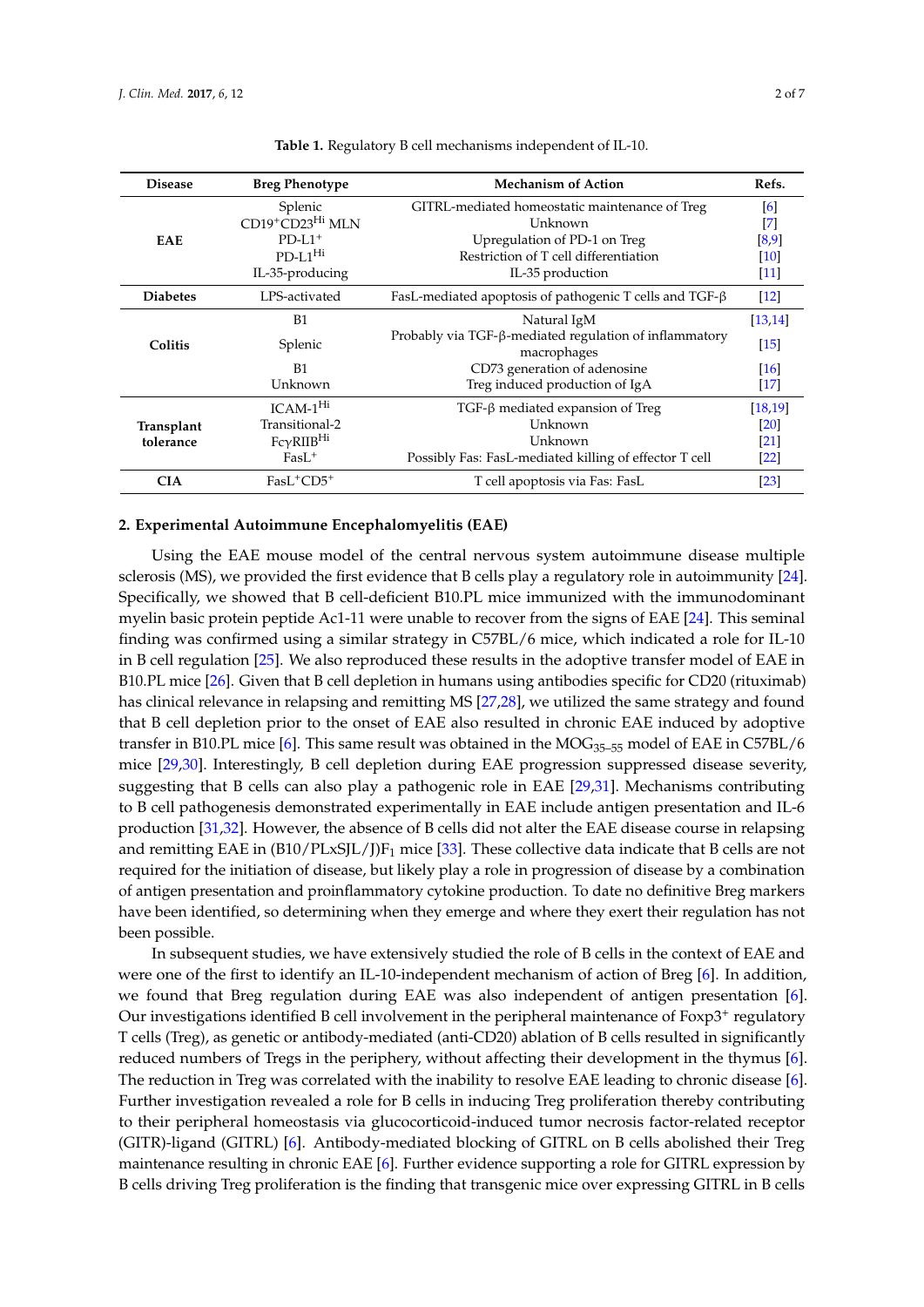have increased numbers of Treg [\[34\]](#page-5-15). A finding we recently confirmed in our animal colony using the same mice (Gurski and Dittel, unpublished observations).

Of interest, we found that B cell-derived IL-10 was not required for their ability to induce Treg proliferation [\[6\]](#page-4-5). Similarly, it was found that CD19+CD23<sup>+</sup> Breg induced by Helminths, ameliorated EAE independent of IL-10 [\[7\]](#page-4-6). Recently, a mechanism of Breg function involving programmed death 1  $(PD-1)$  and its ligand PD-L1 has also been observed [\[8\]](#page-4-7). It was found that adoptive transfer of PD-L1<sup>Hi</sup> B cells resolved EAE by negatively regulating T cell differentiation [\[10\]](#page-4-9). Interestingly, PD-1 is highly expressed on Treg [\[35\]](#page-5-16) and thus modulation of Treg by PD-L1<sup>Hi</sup> B cells is a possibility. Indeed, it was shown that estrogen treatment, that resolves EAE [\[36\]](#page-5-17), upregulated PD-1 on Treg [\[9\]](#page-4-8), which was dependent on PD-L1 expression on B cells [\[8\]](#page-4-7). Apart from costimulatory molecules, recently it has been shown that Breg also utilize the cytokine IL-35 in regulating immune response in the context of EAE, although this mechanism is not independent of IL-10 [\[11\]](#page-4-10). B cells required both cytokines for resolving EAE as deficiency in either IL-35 or IL-10 abrogated the regulatory potential of B cells [\[11\]](#page-4-10). Mainly, the CD138<sup>Hi</sup> antibody-secreting cells displayed this regulatory property via secretion of both IL-10 and IL-35 and they also dampened host immunity against infectious disease [\[11\]](#page-4-10). In a separate study, it was shown that B cells produce IL-35 in response to IL-35 stimulation and can control experimental uveitis [\[37\]](#page-6-0). Interestingly, Treg also produce IL-35 [\[38\]](#page-6-1) and thus Treg-mediated generation of IL-35-producing Breg is a possibility suggesting cooperation between these two regulatory cell populations, as also observed by us [\[6\]](#page-4-5).

The above collective data indicate that B cells play dual roles in EAE both in resolving CNS-directed autoimmunity and in promoting disease progression. Even though anti-CD20 depletion with rituximab has clinical relevance in MS, the exact mechanism(s) whereby B cell depletion is therapeutic in MS is not known. One mechanism that has largely been eliminated is a role for pathogenic antibodies, given that rituximab does not deplete plasma cells due their lack of CD20 expression. It is conceivable that pathogenic B cells are depleted thereby limiting subsequent relapses due to reduced antigen presentation to myelin-specific T cells or the production of proinflammatory cytokines. On the other hand, rituximab may either spare Breg subsets or that they are the first to emerge from the bone marrow following B cell depletion thus becoming the dominant B cell population, a mechanism that would also limit inflammation and subsequent relapses. While rituximab can reduce B cell numbers nearly to zero in the peripheral blood this does not occur in all patients [\[39\]](#page-6-2). In addition, based on mouse studies using B cell depletion with anti-CD20, depending on the isotype of antibody used, splenic B cells populations are not completely depleted [\[40\]](#page-6-3). Thus, we propose that Breg subsets are spared in the spleens of rituximab-treated MS patients where they maintain Treg cell numbers that in turn suppress T cell activation leading to relapses in MS. These data are consistent with the finding that Treg numbers are not altered following rituximab administration [\[41\]](#page-6-4).

#### **3. Type 1 Diabetes (T1D)**

The dual role of B cells is very apparent in Type 1 diabetes (T1D) where insulin-producing B cells in the pancreas are targeted and damaged by self-reactive immune cells. In nonobese diabetic (NOD) mice, a model for T1D, although B cells initiate the autoimmune response via production of self-reactive antibodies, they also display a regulatory role. Activation via lipopolysaccharide (LPS), induced FasL expression and TGF-β secretion by B cells, which when adoptively transferred to NOD mice prevented the onset of disease [\[12\]](#page-4-11). Mechanistically, the activated B cells induced FasL-mediated apoptosis of self-reactive T cells and dampened the function of antigen presenting cells via TGF-β [\[12\]](#page-4-11). However, B cell depletion therapies have shown positive outcomes in NOD mice [\[42\]](#page-6-5) and human trials [\[43\]](#page-6-6), suggesting that the pathogenic role of B cells outweighs their regulatory potential in T1D.

## **4. Colitis**

In a spontaneous enterocolitis model using TCR $\alpha^{-/-}$  mice, absence of B cells exacerbated disease [\[44\]](#page-6-7) and the mechanism of Breg function was attributed to natural IgM production by B1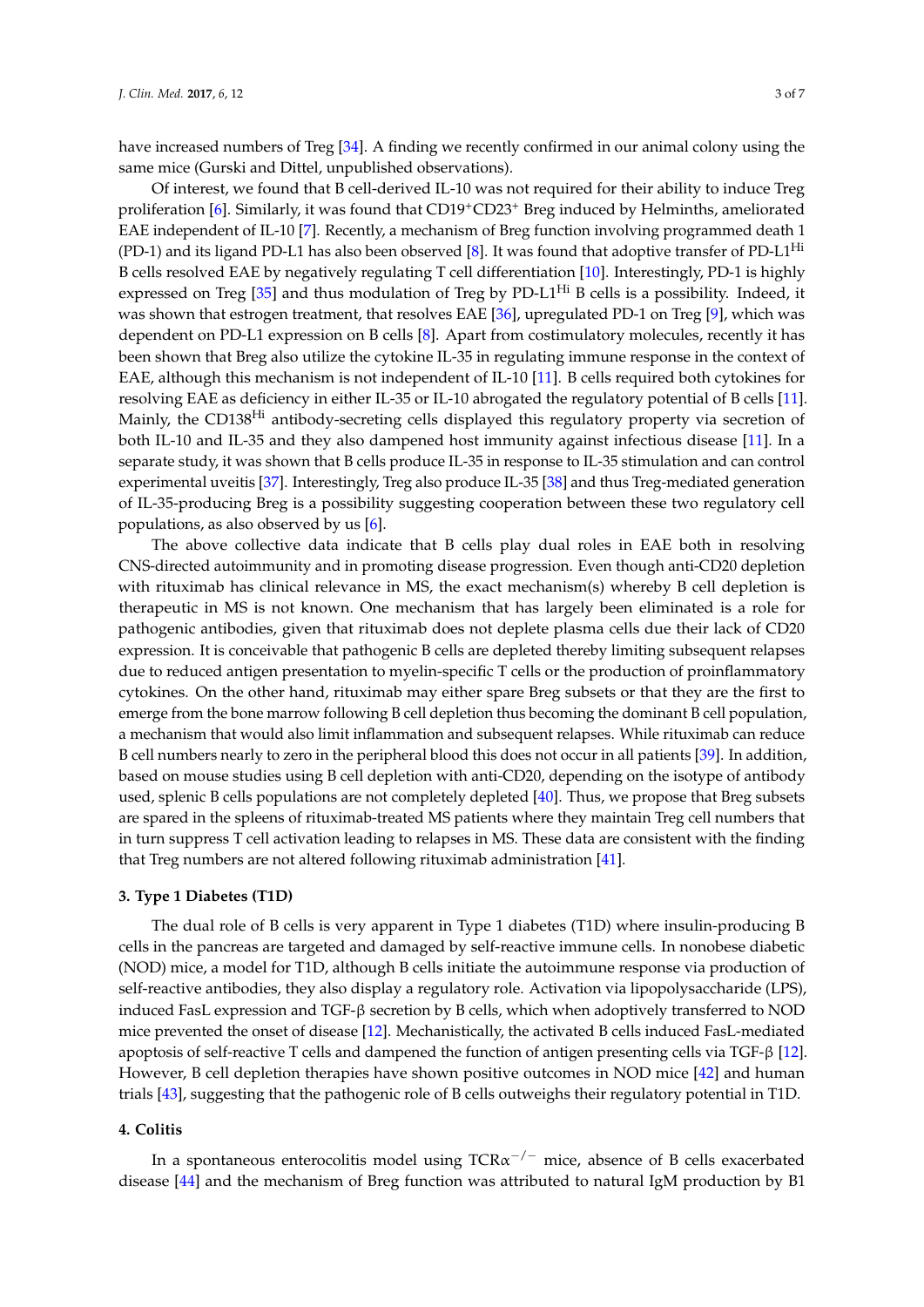cells in response to commensals [\[13\]](#page-4-12). Although B1 cells are potent producers of IL-10 [\[45\]](#page-6-8), in this study, there was no detectable change in IL-10 production by B cells either exposed to commensals or not. Commensal mediated IgM production by B cells was also implicated in Breg function in a model of colonic inflammation induced by dextran sodium sulfate (DSS) [\[14\]](#page-4-13). Apart from commensals, *Hymenolepis diminuta* infection also generated Breg that could control DSS-colitis probably via TGF-β-mediated regulation of inflammatory macrophages [\[15\]](#page-4-14). Also, CD73-mediated generation of adenosine has been implicated in the regulatory function of B1 B cell in DSS-colitis [\[16\]](#page-4-15). Interestingly, it was found that adenosine production was reduced when B cells were deficient in IL-10 [\[16\]](#page-4-15), although whether IL-10-mediated regulation of CD73 expression occurs is not known. Interestingly, Treg express the adenosine receptor [\[46,](#page-6-9)[47\]](#page-6-10), which could be activated by adenosine generated by Breg. This suggests interplay between Breg and Treg for controlling an immune response, which was also observed by us in DSS-colitis [\[17\]](#page-4-16). Specifically, we observed a regulatory role for B cells in controlling DSS-colitis via their interaction with Treg which in turn induced IgA production by B cells [\[17\]](#page-4-16).

### **5. Transplant Tolerance**

In a cardiac allograft model, anti-CD45RB treatment prevented graft rejection, which was shown to be dependent on the presence of B cells [\[48\]](#page-6-11). B cell deficiency ameliorated the efficacy of anti-CD45RB therapy in promoting graft tolerance, which was restored by reconstituting the host with B cells via adoptive transfer [\[48\]](#page-6-11). Anti-CD45RB treatment upregulated ICAM-1 on B cells that was required for the immune regulation by B cells [\[18\]](#page-4-17) whilst IL-10 production was indispensable [\[49\]](#page-6-12). Further investigation revealed TGF-β-mediated expansion of Treg as the mechanism of Breg function in this model [\[19\]](#page-5-0). Similarly, in a MHC I mismatch skin graft model, transitional-2 B cells from tolerized mice were immunosuppressive and prolonged graft survival upon adoptive transfer, even when deficient in IL-10 production [\[20\]](#page-5-1). In another long-term cardiac allograft model, FcγRIIBHi B cells accumulated over time and were involved in immune regulation preventing graft rejection (47). In addition, in a male-to-female skin graft model FasL<sup>+</sup> B cells mediated immune tolerance resulting in acceptance of male skin grafts by female recipients [\[22\]](#page-5-3). Deficiency in FasL on B cells abrogated their tolerogenic potential [\[22\]](#page-5-3). Although not investigated, a probable mechanism is B cell-mediated apoptosis of Fas expressing effector T cells via Fas-FasL interactions, a mechanism also observed in an animal model of rheumatoid arthritis (RA), collagen-induced arthritis (CIA).

## **6. CIA**

In CIA, B cell-mediated immune regulation through induction of apoptosis in pathogenic T cells via Fas-FasL is suggested [\[23\]](#page-5-4). In this model increased disease severity was correlated with reduced presence of FasL+CD5<sup>+</sup> B cells and decreased T cell death [\[23\]](#page-5-4). Interestingly, CD5<sup>+</sup> B1 cells are also potent producers of IL-10 [\[45\]](#page-6-8) and in this study dependency of Breg on this cytokine was not evaluated. Thus a possibility exists for codependence of Breg function on both FasL expression and IL-10 production, as with IL-35-producing Bregs in EAE [\[11\]](#page-4-10).

#### **7. Conclusions**

Although a regulatory role for B cells is well established, much needs to be elucidated regarding their origin, phenotype and function. The variety in phenotype, mechanism of action, and location of B cells with suppressive ability suggest that unlike Treg, Breg are not a distinct lineage. Rather, depending on the context, B cells can either, transiently or permanently, display regulatory potential for suppressing an immune response and prevent immune pathology. Thus, it is important to identify the cues that lead to the generation of Breg to facilitate the therapeutically harnessing the potential of these cells in controlling immune responses.

**Acknowledgments:** This work was supported by grants awarded to B.N.D. by the National Institutes of Health (R01 AI069358, 1R56AI122655) and the National Multiple Sclerosis Society (RG 1501-03034) and the Blood Center Research Foundation.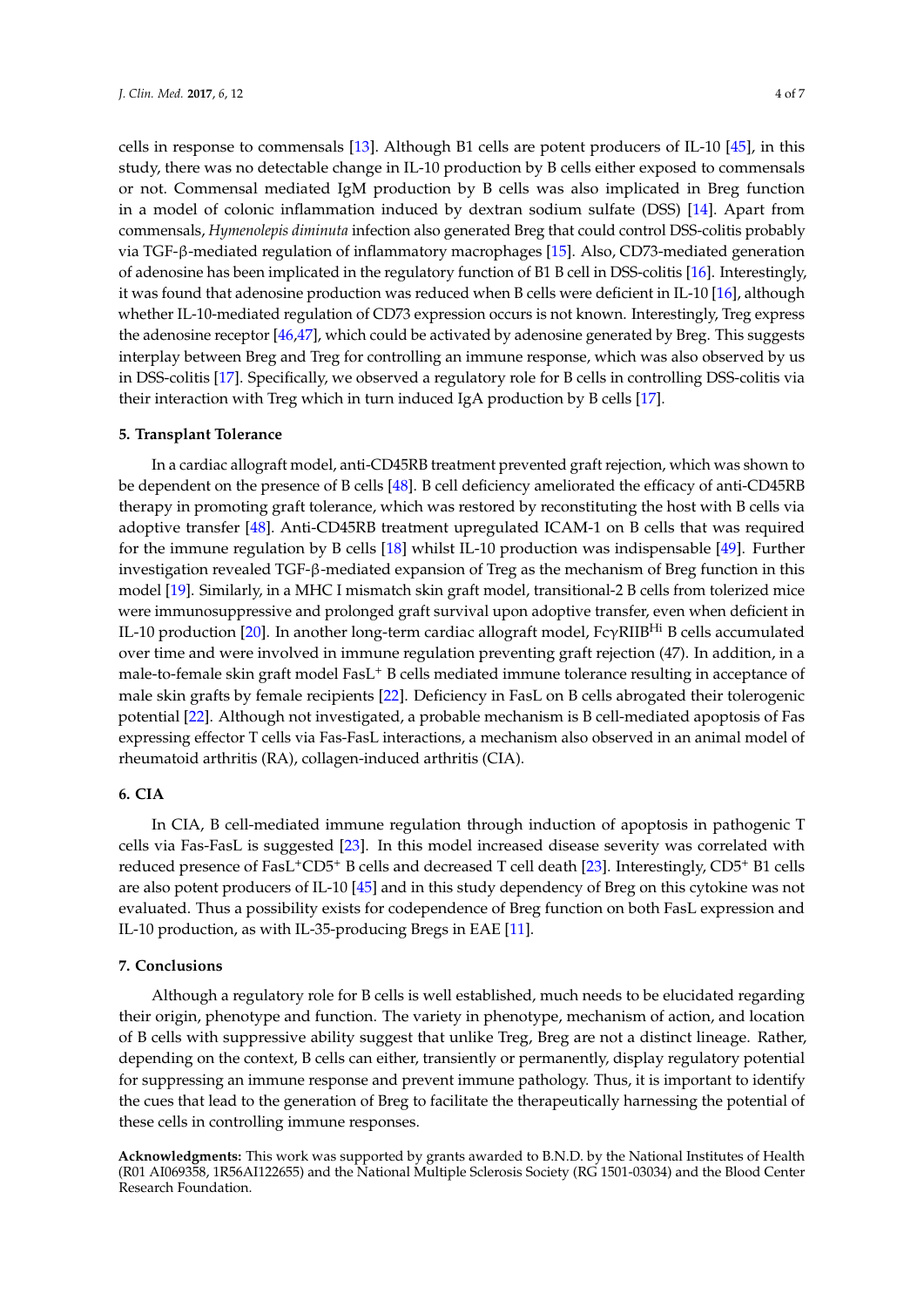**Author Contributions:** A.R. drafted the manuscript and B.N.D. made final edits.

**Conflicts of Interest:** The authors declare no conflict of interest.

## **References**

- <span id="page-4-0"></span>1. Mauri, C.; Bosma, A. Immune regulatory function of B cells. *Annu. Rev. Immunol.* **2012**, *30*, 221–241. [\[CrossRef\]](http://dx.doi.org/10.1146/annurev-immunol-020711-074934) [\[PubMed\]](http://www.ncbi.nlm.nih.gov/pubmed/22224776)
- <span id="page-4-1"></span>2. Rosser, E.C.; Mauri, C. Regulatory B cells: Origin, phenotype, and function. *Immunity* **2015**, *42*, 607–612. [\[CrossRef\]](http://dx.doi.org/10.1016/j.immuni.2015.04.005) [\[PubMed\]](http://www.ncbi.nlm.nih.gov/pubmed/25902480)
- <span id="page-4-2"></span>3. Mizoguchi, A.; Bhan, A.K. A case for regulatory B cells. *J. Immunol.* **2006**, *176*, 705–710. [\[CrossRef\]](http://dx.doi.org/10.4049/jimmunol.176.2.705) [\[PubMed\]](http://www.ncbi.nlm.nih.gov/pubmed/16393950)
- <span id="page-4-3"></span>4. Candando, K.M.; Lykken, J.M.; Tedder, T.F. B10 cell regulation of health and disease. *Immunol. Rev.* **2014**, *259*, 259–272. [\[CrossRef\]](http://dx.doi.org/10.1111/imr.12176) [\[PubMed\]](http://www.ncbi.nlm.nih.gov/pubmed/24712471)
- <span id="page-4-4"></span>5. Ray, A.; Wang, L.; Dittel, B.N. IL-10-independent regulatory B-cell subsets and mechanisms of action. *Int. Immunol.* **2015**, *27*, 531–536. [\[CrossRef\]](http://dx.doi.org/10.1093/intimm/dxv033) [\[PubMed\]](http://www.ncbi.nlm.nih.gov/pubmed/25999596)
- <span id="page-4-5"></span>6. Ray, A.; Basu, S.; Williams, C.B.; Salzman, N.H.; Dittel, B.N. A novel IL-10-independent regulatory role for B cells in suppressing autoimmunity by maintenance of regulatory T cells via GITR ligand. *J. Immunol.* **2012**, *188*, 3188–3198. [\[CrossRef\]](http://dx.doi.org/10.4049/jimmunol.1103354) [\[PubMed\]](http://www.ncbi.nlm.nih.gov/pubmed/22368274)
- <span id="page-4-6"></span>7. Wilson, M.S.; Taylor, M.D.; O'Gorman, M.T.; Balic, A.; Barr, T.A.; Filbey, K.; Anderton, S.M.; Maizels, R.M. Helminth-induced CD19<sup>+</sup>CD23<sup>hi</sup> B cells modulate experimental allergic and autoimmune inflammation. *Eur. J. Immunol.* **2010**, *40*, 1682–1696. [\[CrossRef\]](http://dx.doi.org/10.1002/eji.200939721) [\[PubMed\]](http://www.ncbi.nlm.nih.gov/pubmed/20306466)
- <span id="page-4-7"></span>8. Bodhankar, S.; Galipeau, D.; Vandenbark, A.A.; Offner, H. PD-1 Interaction with PD-L1 but not PD-L2 on B-cells mediates protective effects of estrogen against EAE. *J. Clin. Cell. Immunol.* **2013**, *4*, 143. [\[CrossRef\]](http://dx.doi.org/10.4172/2155-9899.1000143) [\[PubMed\]](http://www.ncbi.nlm.nih.gov/pubmed/24009988)
- <span id="page-4-8"></span>9. Bodhankar, S.; Vandenbark, A.A.; Offner, H. Oestrogen treatment of experimental autoimmune encephalomyelitis requires 17β-oestradiol-receptor-positive B cells that up-regulate PD-1 on CD4<sup>+</sup> Foxp3<sup>+</sup> regulatory T cells. *Immunology* **2012**, *137*, 282–293. [\[CrossRef\]](http://dx.doi.org/10.1111/imm.12013) [\[PubMed\]](http://www.ncbi.nlm.nih.gov/pubmed/23039230)
- <span id="page-4-9"></span>10. Khan, A.R.; Hams, E.; Floudas, A.; Sparwasser, T.; Weaver, C.T.; Fallon, P.G. PD-L1<sup>hi</sup> B cells are critical regulators of humoral immunity. *Nat. Commun.* **2015**, *6*, 5997. [\[CrossRef\]](http://dx.doi.org/10.1038/ncomms6997) [\[PubMed\]](http://www.ncbi.nlm.nih.gov/pubmed/25609381)
- <span id="page-4-10"></span>11. Shen, P.; Roch, T.; Lampropoulou, V.; O'Connor, R.A.; Stervbo, U.; Hilgenberg, E.; Ries, S.; Dang, V.D.; Jaimes, Y.; Daridon, C.; et al. IL-35-producing B cells are critical regulators of immunity during autoimmune and infectious diseases. *Nature* **2014**, *507*, 366–370. [\[CrossRef\]](http://dx.doi.org/10.1038/nature12979) [\[PubMed\]](http://www.ncbi.nlm.nih.gov/pubmed/24572363)
- <span id="page-4-11"></span>12. Tian, J.; Zekzer, D.; Hanssen, L.; Lu, Y.; Olcott, A.; Kaufman, D.L. Lipopolysaccharide-activated B cells down-regulate Th1 immunity and prevent autoimmune diabetes in nonobese diabetic mice. *J. Immunol.* **2001**, *167*, 1081–1089. [\[CrossRef\]](http://dx.doi.org/10.4049/jimmunol.167.2.1081) [\[PubMed\]](http://www.ncbi.nlm.nih.gov/pubmed/11441119)
- <span id="page-4-12"></span>13. Shimomura, Y.; Mizoguchi, E.; Sugimoto, K.; Kibe, R.; Benno, Y.; Mizoguchi, A.; Bhan, A.K. Regulatory role of B-1 B cells in chronic colitis. *Int. Immunol.* **2008**, *20*, 729–737. [\[CrossRef\]](http://dx.doi.org/10.1093/intimm/dxn031) [\[PubMed\]](http://www.ncbi.nlm.nih.gov/pubmed/18375938)
- <span id="page-4-13"></span>14. Kirkland, D.; Benson, A.; Mirpuri, J.; Pifer, R.; Hou, B.; DeFranco, A.L.; Yarovinsky, F. B cell-intrinsic MyD88 signaling prevents the lethal dissemination of commensal bacteria during colonic damage. *Immunity* **2012**, *36*, 228–238. [\[CrossRef\]](http://dx.doi.org/10.1016/j.immuni.2011.11.019) [\[PubMed\]](http://www.ncbi.nlm.nih.gov/pubmed/22306056)
- <span id="page-4-14"></span>15. Reyes, J.L.; Wang, A.; Fernando, M.R.; Graepel, R.; Leung, G.; van Rooijen, N.; Sigvardsson, M.; McKay, D.M. Splenic B cells from Hymenolepis diminuta-infected mice ameliorate colitis independent of T cells and via cooperation with macrophages. *J. Immunol.* **2015**, *194*, 364–378. [\[CrossRef\]](http://dx.doi.org/10.4049/jimmunol.1400738) [\[PubMed\]](http://www.ncbi.nlm.nih.gov/pubmed/25452561)
- <span id="page-4-15"></span>16. Kaku, H.; Cheng, K.F.; Al-Abed, Y.; Rothstein, T.L. A novel mechanism of B cell-mediated immune suppression through CD73 expression and adenosine production. *J. Immunol.* **2014**, *193*, 5904–5913. [\[CrossRef\]](http://dx.doi.org/10.4049/jimmunol.1400336) [\[PubMed\]](http://www.ncbi.nlm.nih.gov/pubmed/25392527)
- <span id="page-4-16"></span>17. Wang, L.; Ray, A.; Jiang, X.; Wang, J.Y.; Basu, S.; Liu, X.; Qian, T.; He, R.; Dittel, B.N.; Chu, Y. T regulatory cells and B cells cooperate to form a regulatory loop that maintains gut homeostasis and suppresses dextran sulfate sodium-induced colitis. *Mucosal Immunol.* **2015**, *8*, 1297–1312. [\[CrossRef\]](http://dx.doi.org/10.1038/mi.2015.20) [\[PubMed\]](http://www.ncbi.nlm.nih.gov/pubmed/25807185)
- <span id="page-4-17"></span>18. Huang, X.; Moore, D.J.; Mohiuddin, M.; Lian, M.M.; Kim, J.I.; Sonawane, S.; Wang, J.; Gu, Y.; Yeh, H.; Markmann, J.F.; et al. Inhibition of ICAM-1/LFA-1 interactions prevents B-cell-dependent anti-CD45RB-induced transplantation tolerance. *Transplantion* **2008**, *85*, 675–680. [\[CrossRef\]](http://dx.doi.org/10.1097/TP.0b013e3181663422) [\[PubMed\]](http://www.ncbi.nlm.nih.gov/pubmed/18337659)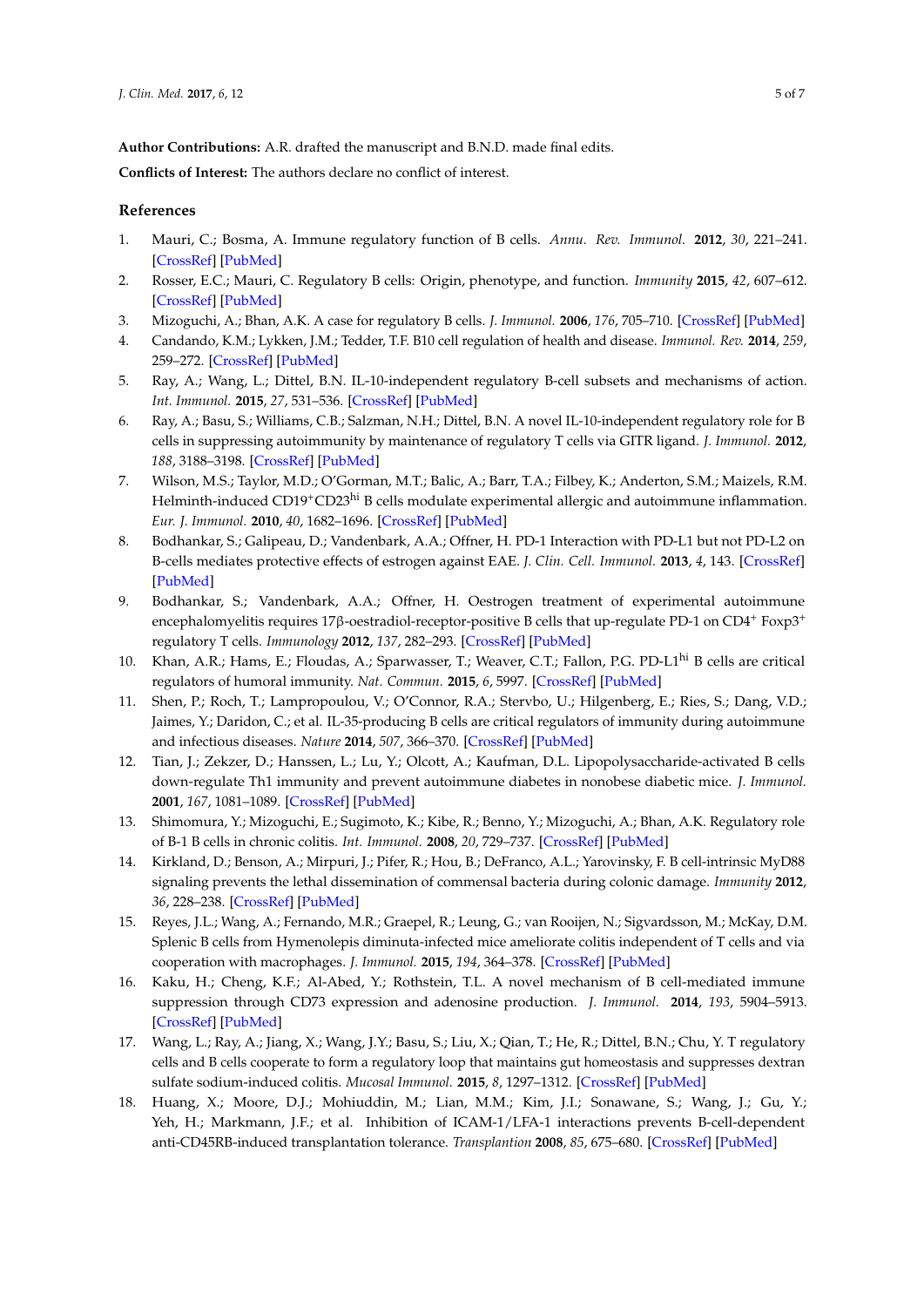- <span id="page-5-0"></span>19. Lee, K.M.; Stott, R.T.; Zhao, G.; SooHoo, J.; Xiong, W.; Lian, M.M.; Fitzgerald, L.; Shi, S.; Akrawi, E.; Lei, J.; et al. TGF-β-producing regulatory B cells induce regulatory T cells and promote transplantation tolerance. *Eur. J. Immunol.* **2014**, *44*, 1728–1736. [\[CrossRef\]](http://dx.doi.org/10.1002/eji.201344062) [\[PubMed\]](http://www.ncbi.nlm.nih.gov/pubmed/24700192)
- <span id="page-5-1"></span>20. Moreau, A.; Blair, P.A.; Chai, J.G.; Ratnasothy, K.; Stolarczyk, E.; Alhabbab, R.; Rackham, C.L.; Jones, P.M.; Smyth, L.; Elgueta, R.; et al. Transitional-2 B cells acquire regulatory function during tolerance induction and contribute to allograft survival. *Eur. J. Immunol.* **2015**, *45*, 843–853. [\[CrossRef\]](http://dx.doi.org/10.1002/eji.201445082) [\[PubMed\]](http://www.ncbi.nlm.nih.gov/pubmed/25408265)
- <span id="page-5-2"></span>21. Le Texier, L.; Thebault, P.; Lavault, A.; Usal, C.; Merieau, E.; Quillard, T.; Charreau, B.; Soulillou, J.P.; Cuturi, M.C.; Brouard, S.; et al. Long-term allograft tolerance is characterized by the accumulation of B cells exhibiting an inhibited profile. *Am. J. Transplant.* **2011**, *11*, 429–438. [\[CrossRef\]](http://dx.doi.org/10.1111/j.1600-6143.2010.03336.x) [\[PubMed\]](http://www.ncbi.nlm.nih.gov/pubmed/21114655)
- <span id="page-5-3"></span>22. Minagawa, R.; Okano, S.; Tomita, Y.; Kishihara, K.; Yamada, H.; Nomoto, K.; Shimada, M.; Maehara, Y.; Sugimachi, K.; Yoshikai, Y.; et al. The critical role of Fas-Fas ligand interaction in donor-specific transfusion-induced tolerance to H-Y antigen. *Transplantion* **2004**, *78*, 799–806. [\[CrossRef\]](http://dx.doi.org/10.1097/01.TP.0000129799.96439.6F)
- <span id="page-5-4"></span>23. Lundy, S.K.; Fox, D.A. Reduced Fas ligand-expressing splenic CD5<sup>+</sup> B lymphocytes in severe collagen-induced arthritis. *Arthritis Res. Ther.* **2009**, *11*, R128. [\[CrossRef\]](http://dx.doi.org/10.1186/ar2795) [\[PubMed\]](http://www.ncbi.nlm.nih.gov/pubmed/19706160)
- <span id="page-5-5"></span>24. Wolf, S.D.; Dittel, B.N.; Hardardottir, F.; Janeway, C.A., Jr. Experimental autoimmune encephalomyelitis induction in genetically B cell-deficient mice. *J. Exp. Med.* **1996**, *184*, 2271–2278. [\[CrossRef\]](http://dx.doi.org/10.1084/jem.184.6.2271) [\[PubMed\]](http://www.ncbi.nlm.nih.gov/pubmed/8976182)
- <span id="page-5-6"></span>25. Fillatreau, S.; Sweenie, C.H.; McGeachy, M.J.; Gray, D.; Anderton, S.M. B cells regulate autoimmunity by provision of IL-10. *Nat. Immunol.* **2002**, *3*, 944–950. [\[CrossRef\]](http://dx.doi.org/10.1038/ni833) [\[PubMed\]](http://www.ncbi.nlm.nih.gov/pubmed/12244307)
- <span id="page-5-7"></span>26. Mann, M.K.; Maresz, K.; Shriver, L.P.; Tan, Y.; Dittel, B.N. B cell regulation of CD4+CD25+ T regulatory cells and IL-10 via B7 is essential for recovery from experimental autoimmune encephalomyelitis. *J. Immunol.* **2007**, *178*, 3447–3456. [\[CrossRef\]](http://dx.doi.org/10.4049/jimmunol.178.6.3447) [\[PubMed\]](http://www.ncbi.nlm.nih.gov/pubmed/17339439)
- <span id="page-5-8"></span>27. Hauser, S.L.; Waubant, E.; Arnold, D.L.; Vollmer, T.; Antel, J.; Fox, R.J.; Bar-Or, A.; Panzara, M.; Sarkar, N.; Agarwal, S.; et al. B-cell depletion with rituximab in relapsing-remitting multiple sclerosis. *N. Engl. J. Med.* **2008**, *358*, 676–688. [\[CrossRef\]](http://dx.doi.org/10.1056/NEJMoa0706383) [\[PubMed\]](http://www.ncbi.nlm.nih.gov/pubmed/18272891)
- <span id="page-5-9"></span>28. Naismith, R.T.; Piccio, L.; Lyons, J.A.; Lauber, J.; Tutlam, N.T.; Parks, B.J.; Trinkaus, K.; Song, S.K.; Cross, A.H. Rituximab add-on therapy for breakthrough relapsing multiple sclerosis: A 52-week phase II trial. *Neurology* **2010**, *74*, 1860–1867. [\[CrossRef\]](http://dx.doi.org/10.1212/WNL.0b013e3181e24373) [\[PubMed\]](http://www.ncbi.nlm.nih.gov/pubmed/20530322)
- <span id="page-5-10"></span>29. Matsushita, T.; Yanaba, K.; Bouaziz, J.D.; Fujimoto, M.; Tedder, T.F. Regulatory B cells inhibit EAE initiation in mice while other B cells promote disease progression. *J. Clin. Investig.* **2008**, *118*, 3420–3430. [\[CrossRef\]](http://dx.doi.org/10.1172/JCI36030) [\[PubMed\]](http://www.ncbi.nlm.nih.gov/pubmed/18802481)
- <span id="page-5-11"></span>30. Weber, M.S.; Prod'homme, T.; Patarroyo, J.C.; Molnarfi, N.; Karnezis, T.; Lehmann-Horn, K.; Danilenko, D.M.; Eastham-Anderson, J.; Slavin, A.J.; Linington, C.; et al. B-cell activation influences T-cell polarization and outcome of anti-CD20 B-cell depletion in central nervous system autoimmunity. *Ann. Neurol.* **2010**, *68*, 369–383. [\[CrossRef\]](http://dx.doi.org/10.1002/ana.22081) [\[PubMed\]](http://www.ncbi.nlm.nih.gov/pubmed/20641064)
- <span id="page-5-12"></span>31. Barr, T.A.; Shen, P.; Brown, S.; Lampropoulou, V.; Roch, T.; Lawrie, S.; Fan, B.; O'Connor, R.A.; Anderton, S.M.; Bar-Or, A.; et al. B cell depletion therapy ameliorates autoimmune disease through ablation of IL-6-producing B cells. *J. Exp. Med.* **2012**, *209*, 1001–1010. [\[CrossRef\]](http://dx.doi.org/10.1084/jem.20111675) [\[PubMed\]](http://www.ncbi.nlm.nih.gov/pubmed/22547654)
- <span id="page-5-13"></span>32. Molnarfi, N.; Schulze-Topphoff, U.; Weber, M.S.; Patarroyo, J.C.; Prod'homme, T.; Varrin-Doyer, M.; Shetty, A.; Linington, C.; Slavin, A.J.; Hidalgo, J.; et al. MHC class II-dependent B cell APC function is required for induction of CNS autoimmunity independent of myelin-specific antibodies. *J. Exp. Med.* **2013**, *210*, 2921–2937. [\[CrossRef\]](http://dx.doi.org/10.1084/jem.20130699) [\[PubMed\]](http://www.ncbi.nlm.nih.gov/pubmed/24323356)
- <span id="page-5-14"></span>33. Dittel, B.N.; Urbania, T.H.; Janeway, C.A., Jr. Relapsing and remitting experimental autoimmune encephalomyelitis in B cell deficient mice. *J. Autoimmu.* **2000**, *14*, 311–318. [\[CrossRef\]](http://dx.doi.org/10.1006/jaut.2000.0371) [\[PubMed\]](http://www.ncbi.nlm.nih.gov/pubmed/10882057)
- <span id="page-5-15"></span>34. Van Olffen, R.W.; Koning, N.; van Gisbergen, K.P.; Wensveen, F.M.; Hoek, R.M.; Boon, L.; Hamann, J.; van Lier, R.A.; Nolte, M.A. GITR triggering induces expansion of both effector and regulatory CD4<sup>+</sup> T cells in vivo. *J. Immunol.* **2009**, *182*, 7490–7500. [\[CrossRef\]](http://dx.doi.org/10.4049/jimmunol.0802751) [\[PubMed\]](http://www.ncbi.nlm.nih.gov/pubmed/19494272)
- <span id="page-5-16"></span>35. Francisco, L.M.; Sage, P.T.; Sharpe, A.H. The PD-1 pathway in tolerance and autoimmunity. *Immunol. Rev.* **2010**, *236*, 219–242. [\[CrossRef\]](http://dx.doi.org/10.1111/j.1600-065X.2010.00923.x) [\[PubMed\]](http://www.ncbi.nlm.nih.gov/pubmed/20636820)
- <span id="page-5-17"></span>36. Bebo, B.F., Jr.; Fyfe-Johnson, A.; Adlard, K.; Beam, A.G.; Vandenbark, A.A.; Offner, H. Low-dose estrogen therapy ameliorates experimental autoimmune encephalomyelitis in two different inbred mouse strains. *J. Immunol.* **2001**, *166*, 2080–2089. [\[CrossRef\]](http://dx.doi.org/10.4049/jimmunol.166.3.2080) [\[PubMed\]](http://www.ncbi.nlm.nih.gov/pubmed/11160259)